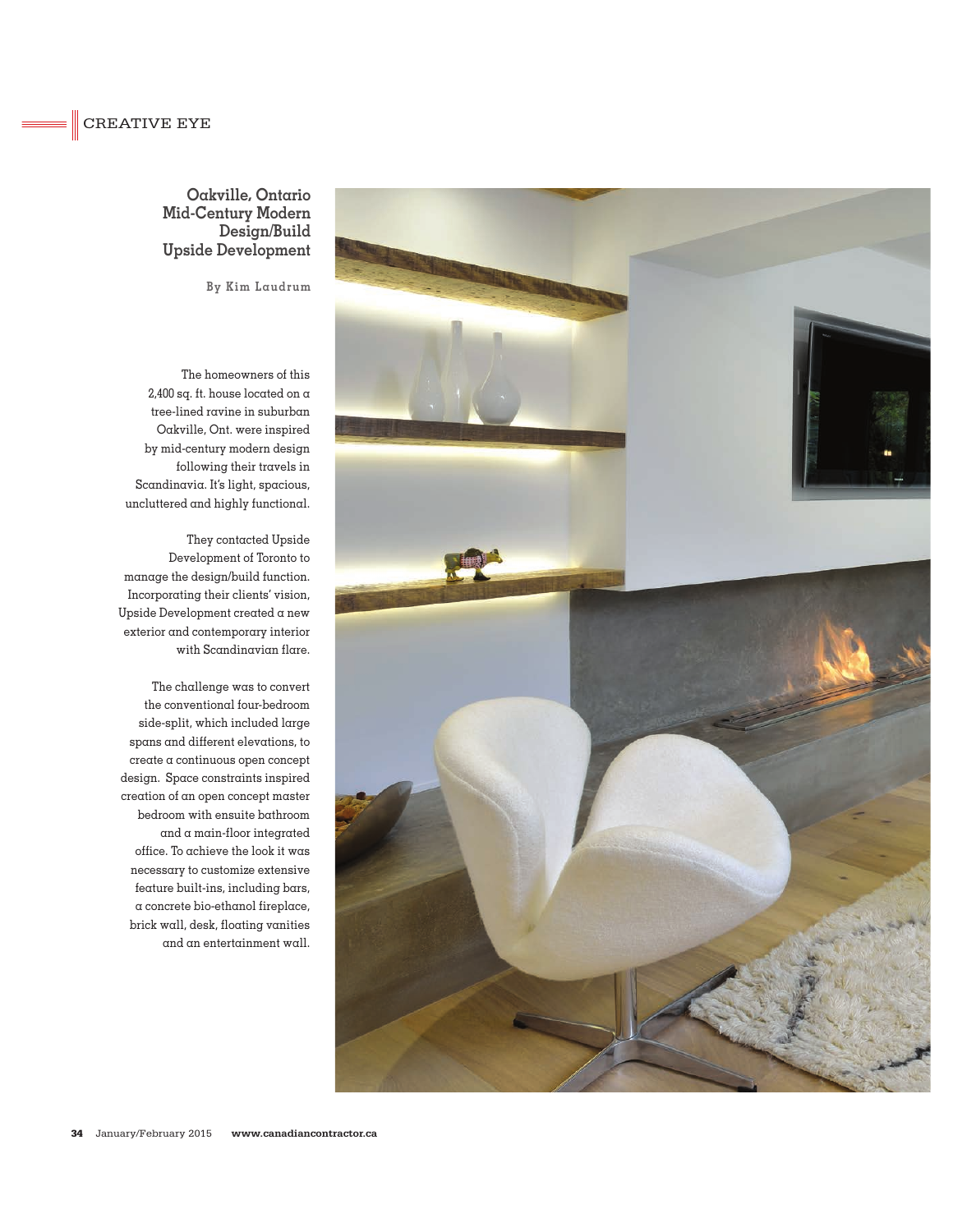CREATIVE EYE

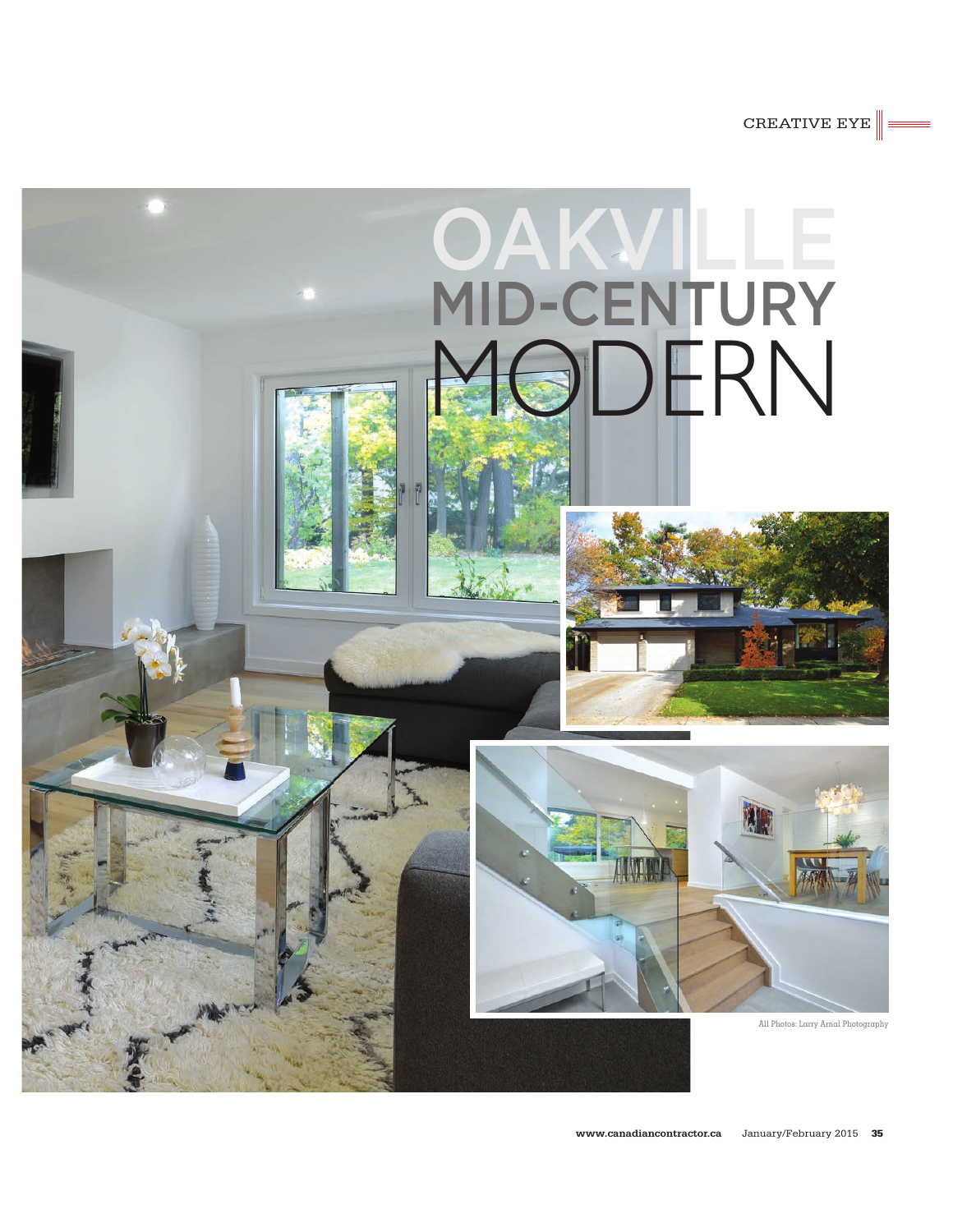## **Oakville, Ontario Mid-Century Modern Design/Build Upside Development**

Blending materials, including birch wood and glass, enlarging rooms and widening windows, all helped bring in light and the spectacular ravine views. Other European-inspired materials were used as well: glass railings, Italian kitchen porcelain counters, specialty lighting, and French linen draperies.

The predominant wall colour is white, used throughout. Yet in the guest and children's rooms, a jolt of fuscia in the art work and bed textiles, or peacock blue on  $\alpha$ feature wall, enliven the space.

The ensuite bathroom in the master bedroom includes a shower stall in an area adjacent to the bed. Coral pink refreshes the guest bathroom wall, as does the stunning scrunched paper motif.

> The sum is  $\alpha$  light, open, and spare but welcoming aesthetic.

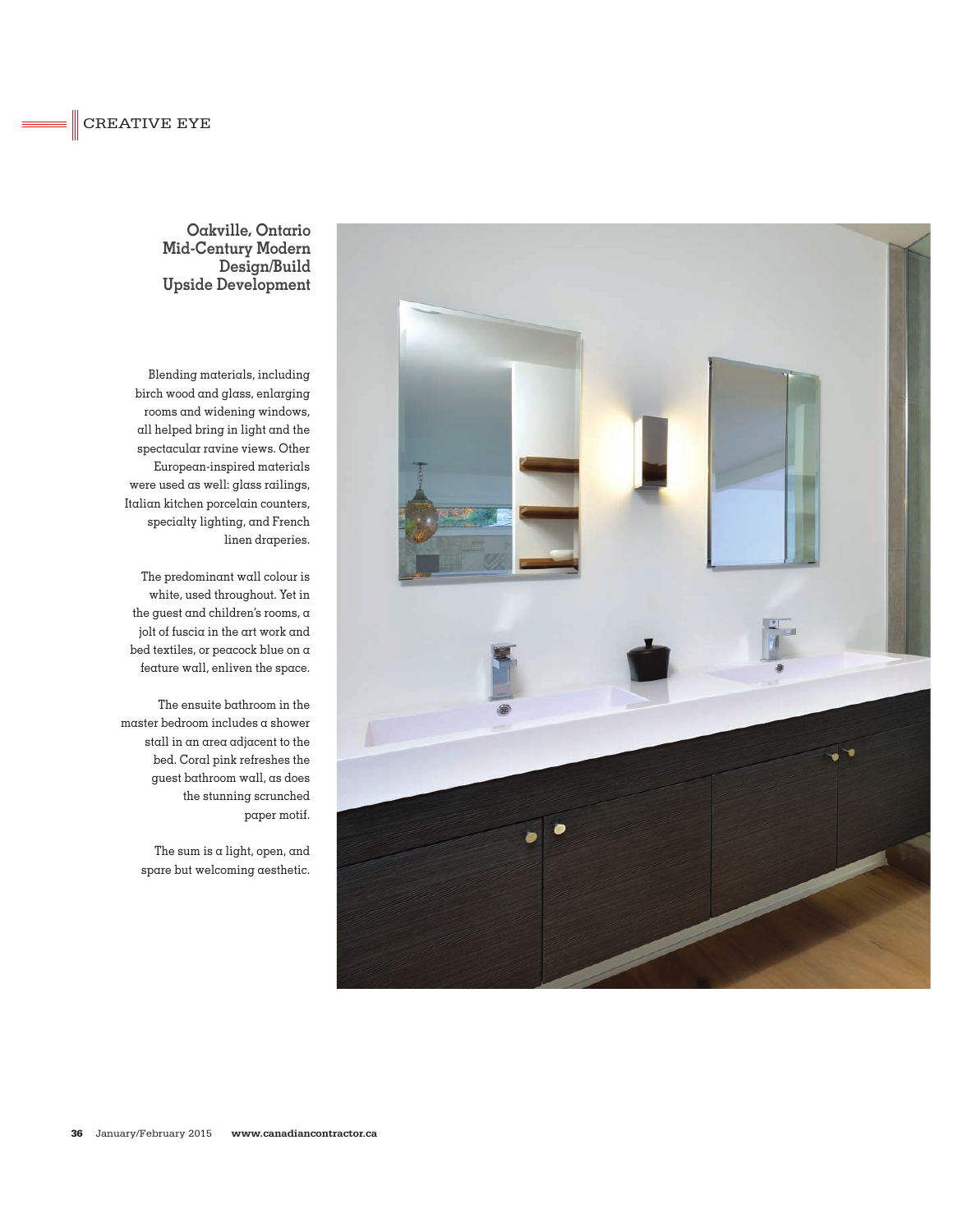



All Photos: Larry Arnal Photography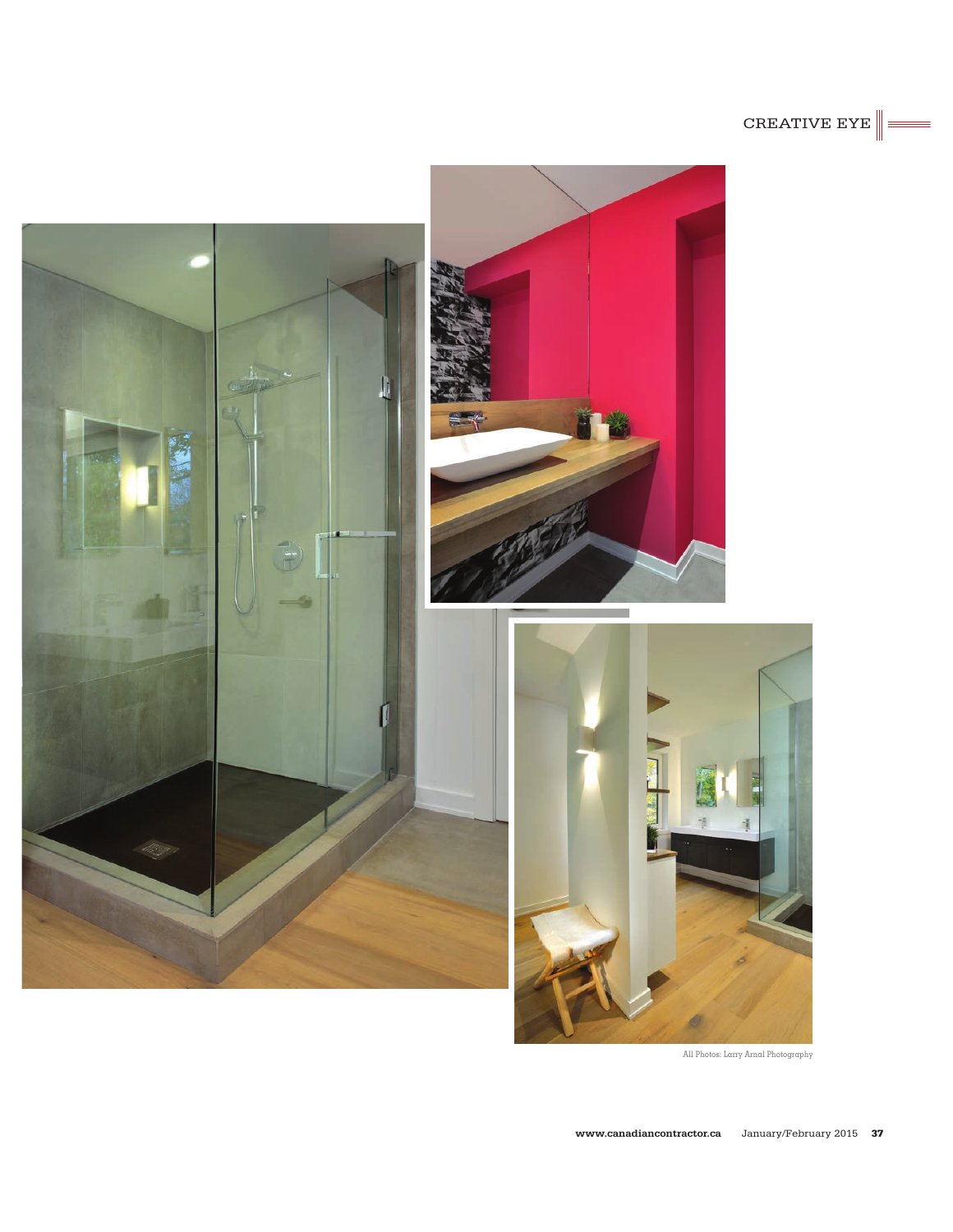## **Oakville, Ontario Mid-Century Modern Design/Build Upside Development**

This project shows early modern influences such as Frank Lloyd Wright's idea that dwellings should merge into their natural environments – and that interiors should also operate as a single flow. Upside Development removed bulky walls in this home and installed glass to maximum effect.

You can see all of this openness and flow in the master bedroom design here. The home's natural ravine setting bursts with life through the panoramic window. A window which overlooks  $\alpha$  bath tub in the corner of a bedroom? Well, why on earth not? It looks naturally perfect.

Finally, the monochromatic white paint scheme of this house, very Scandinavian but also very Canadian, enhances the feeling of openness and reflects light into the house.